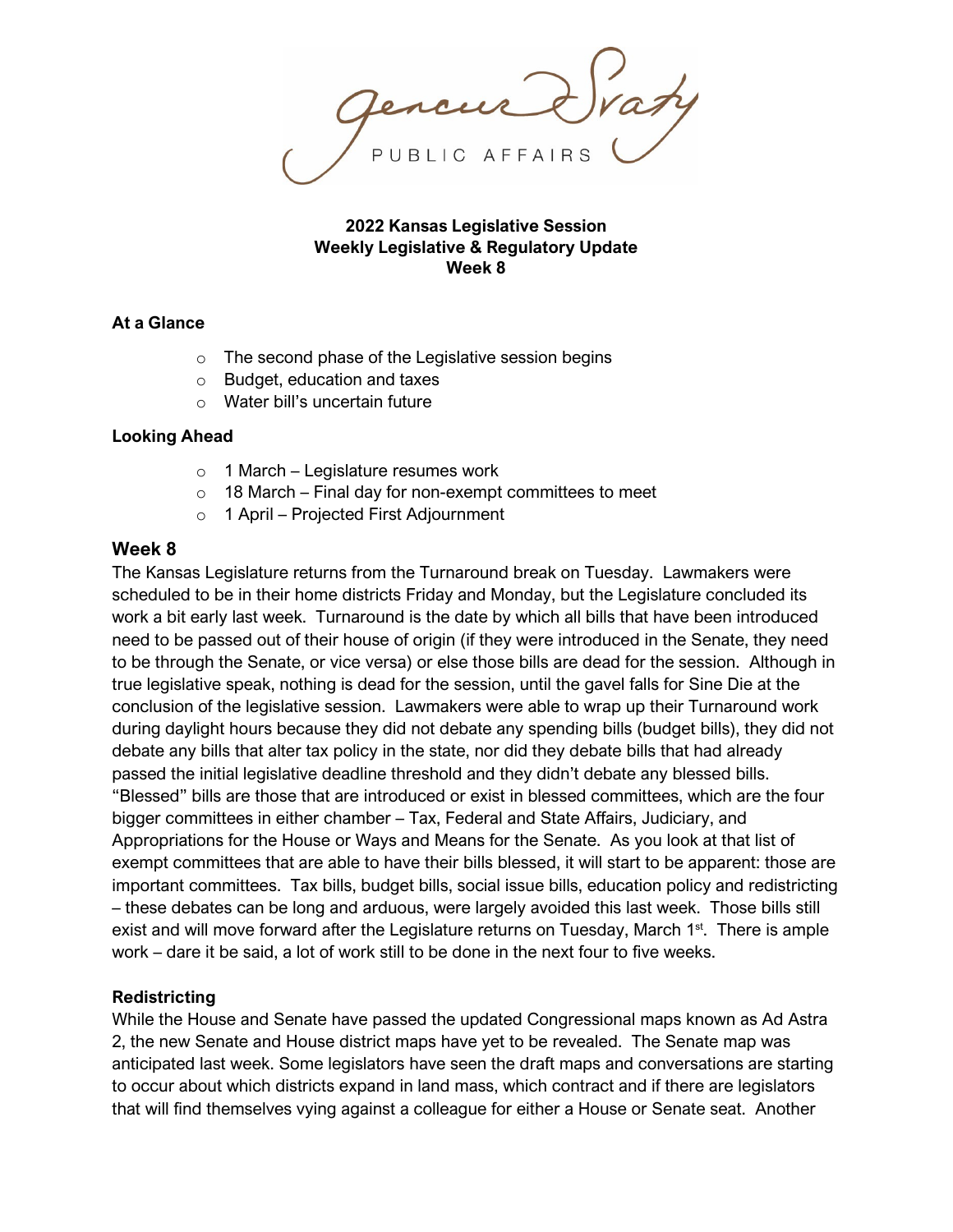factor for consideration in the redistricting process is the legislators that are not seeking reelection. At times, that knowledge can help with the shape shifting of the seats. For example, the 108th House district is currently represented by Representative Steven Johnson who is running for State Treasurer. It is likely that the  $108<sup>th</sup>$  will significantly change since the incumbent is not seeking re-election to the House thus providing flexibility to lawmakers to use portions of the 108<sup>th</sup> to balance out nearby districts.

## **Budget, Education and Taxes**

The budget bill is making its debut this week for consideration. Legislators will put together the base budget and then following the April Consensus Revenue estimates when they return to Topeka will finalize the budget and work toward its passage. This is a constitutionally required element.

In the Senate alone, there are more than a bakers dozen of tax reform packages that are waiting to lunge out of the gate for debate. The House is likely to move on the food sales tax elimination bill first. The Senate food sales tax bill was loaded up in the Senate Assessment & Taxation Committee to include a slew of provisions including eliminating the state sales tax on utility service for commercial and industrial customers as well as increasing the home valuation to \$60,000 from \$20,000 that is exempt from the twenty mills put toward school funding. The tax bills all carry a negative fiscal note to the state some with the Senate large tax bill perhaps costly the State more than \$1 billion annually.

Lawmakers are also slow playing the budget and tax bills until the fate of APEX is known as APEX could come with a significant annual cost that was not accounted for in the Governor's budget proposal. The folks working closely on APEX said the decision would be made in late February with a potential announcement in early-mid March.

Education policy will be another wild card for how the session concludes. There are a series of proposals being put forth by the House K-12 Budget Committee and the Senate Education Committee that could mire either chamber down in debate for hours if not days. Gaming including sports wagering is still outstanding as is a proposal related to judicial selection.

Lastly, legislation was introduced to create the Kansas Commission on the United States sesquicentennial.

## **Water**

The House Water Committee is slated to take up the mega water bill this coming week following several days of committee deliberation and discussion. The bill itself may be too big to be addressed this session, but we remain at the forefront of the water bill conversations.

## **Electric Matters**

KMU's bill tracker is well over 13 pages long at this point chalk full of bills that we are watching which directly or indirectly impact our communities to operate their electric, natural gas, water or wastewater utilities in the best interest of their community. Many of the bills that we were watching closely did not make the Turnaround deadline including a bill that was intended to put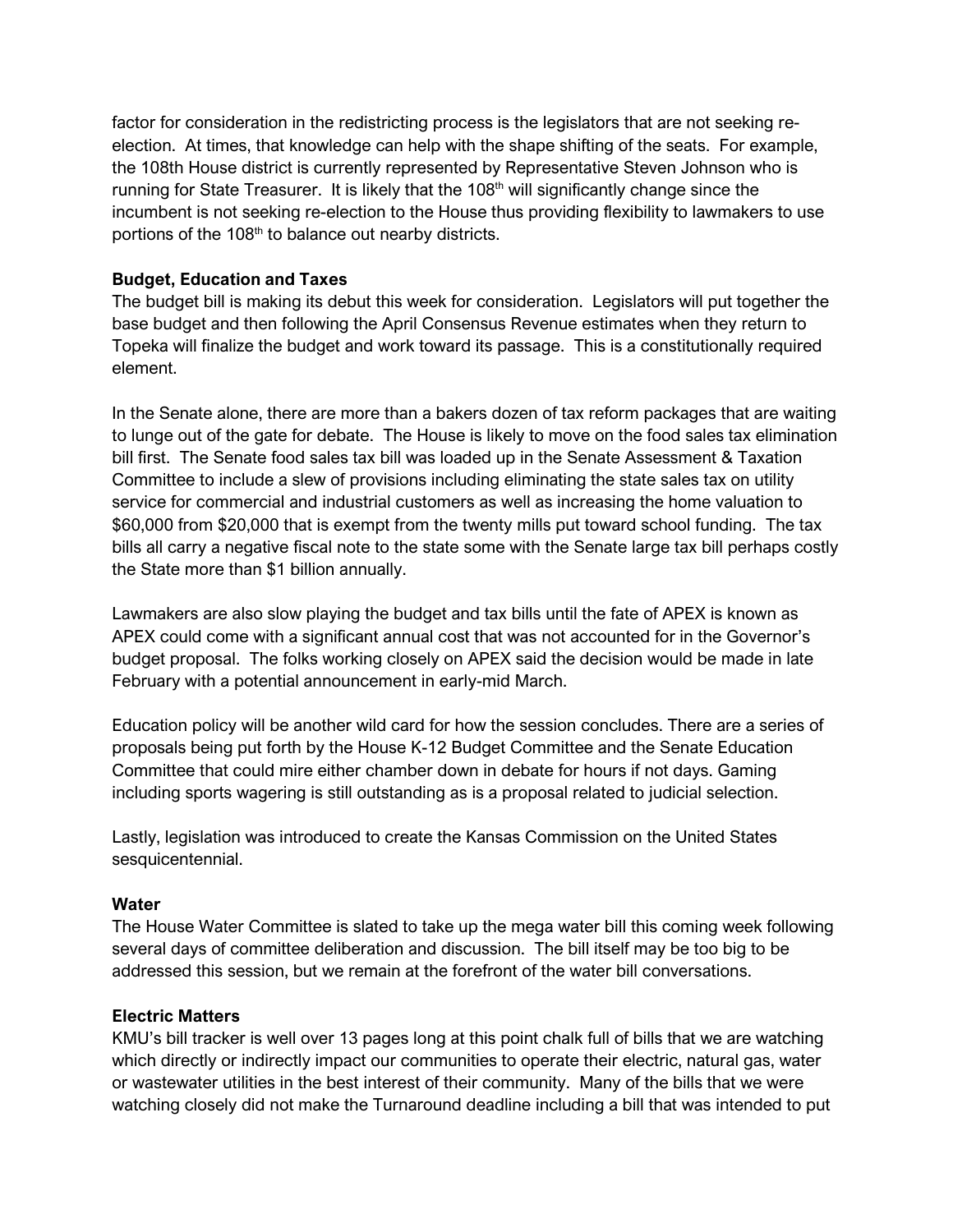a 1% rate cap on investor-owned electric utilities but did include municipal utilities inadvertently. We had secured an exemption in the bill as it was being considered. But the bill did not advanced.

There were two other bills that would have impacted Board of Public Utilities that did not make the Turnaround deadline. The first bill would have set a cap on additional fees beyond the revenue requirement for the utility. The second would have put the KCC in the difficult position of comparing BPU customer policies with that of investor-owned utilities.

Senator Mike Thompson (R-Shawnee) introduced eight pieces of legislation to halt renewable energy development in Kansas and ratchet back the existing operating fleet. Six of his bills did not make the Turnaround deadline. One bill was introduced in an exempt committee. That bill would alter the property tax exemption for renewable energy generation thereby creating an asymmetric property tax exemption paradigm in Kansas for generation, transmission and pipelines. Currently, there is parity in the tax code. The second bill, SB 478, was blessed. The bill deals with the FAA required lighting on the top of wind turbines. We would anticipate a hearing in one of the first two weeks back from turnaround. All other bills in that committee that did not come out are dead.

## **Coal-Combustion Residual Rule**

Evergy, Kansas City Board of Public Utilities and Sunflower requested introduction of legislation in the Senate Agriculture and Natural Resources Committee that would allow the three generating utilities with operating coal units to modestly increase KDH&E imposed fees on themselves in order to maintain the CCR rule compliance program at the state level rather than with the federal government. The bill passed the committee with no trouble and was passed by the full Senate last week with only one dissenting vote. The bill is now headed to the House for deliberation.

## **Health Care**

On Monday of last week, the Senate Public Health and Welfare Committee had a brief informational hearing on the contents of SB 179, which was the full practice authority bill for APRNs that was heard in the same committee last year. Upon conclusion of the testimony from a proponent and testimony from an opponent, the committee worked that bill. The committee decided to take the contents of SB 454 – this year's language for full practice authority for APRNs – and place it inside a House Bill (HB2279) that had been gutted for that purpose. Upon taking that action, the committee voted the bill out with only one recorded no vote. The Senate Substitute for HB2279 will now go to the Senate Floor. Because it was in a House bill, it did not need to pass the Senate prior to turnaround, so we will expect to have that reach the Senate floor at some point in the next two weeks.

# **Looking Ahead**

We expect the Senate Utilities committee to continue having meetings during the month of March. With little coming over from the House for them to work on, these meetings will be directed by the chair, so we will of course watch them very closely. This week in the House Energy & Utilities Committee there will be a presentation from the Kansas Corporation